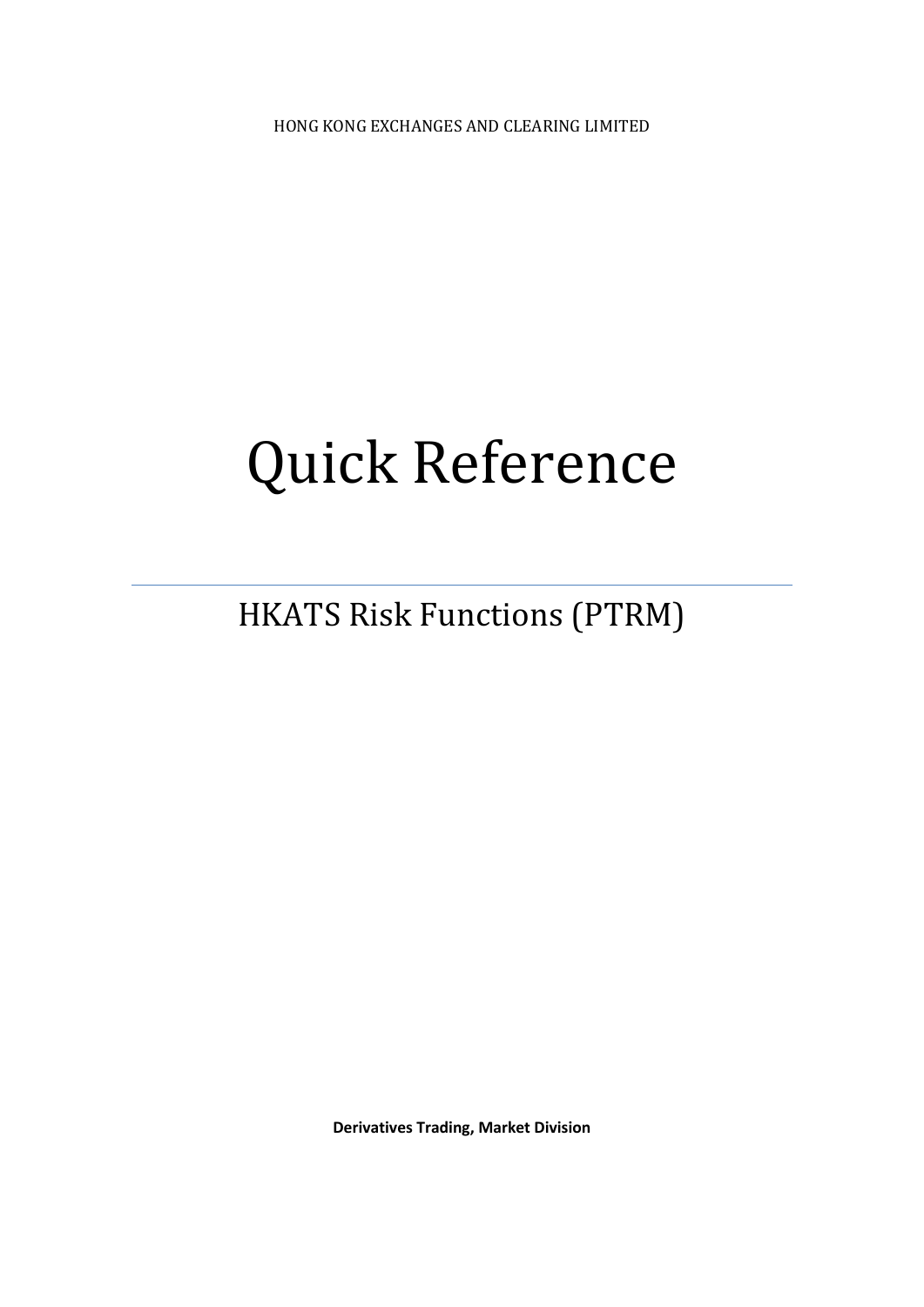### **Preface**

Quick Reference for HKATS Risk Functions GUI ("PTRM GUI") was created to provide Risk Limit Managers and Trading Units the necessary information for PTRM GUI operations in the case of an emergency situation requiring immediate action. This Quick Reference is also an overview highlighting the answers to frequently-asked questions received from the Participants ever since the launch of the PTRM GUI in April 2016.

Assuming that the readers of this document are reasonably familiar with the PTRM GUI operations, this document is designed to be as succinct as possible so that Participants' Risk Limit Managers and Trading Units may use this as a desktop companion. New users of the PTRM GUI are recommended to reference the HKATS Risk Functions User's Guide for a more comprehensive description on the GUI operations and behaviors.

The following scenarios will be highlighted:

- Part 1a: Your emergency contact on PTRM GUI matters
- Part 1b: To login PTRM GUI
- Part 2: To change risk limits immediately
- Part 3: To unblock a Pre-Trade Limit Group (PTLG) after a limit breach by an At-Trade risk check (Order Rate and Intraday Exposure Check)
- Part 4: To stop a PTLG from trading for the rest of the day/ for an extended period of time and to unblock it
- Part 5: Codes of Product Types commonly used for preparing the .csv file regarding uploading Maximum Order Size Limit setting

- *Derivatives Trading, Markets Division -*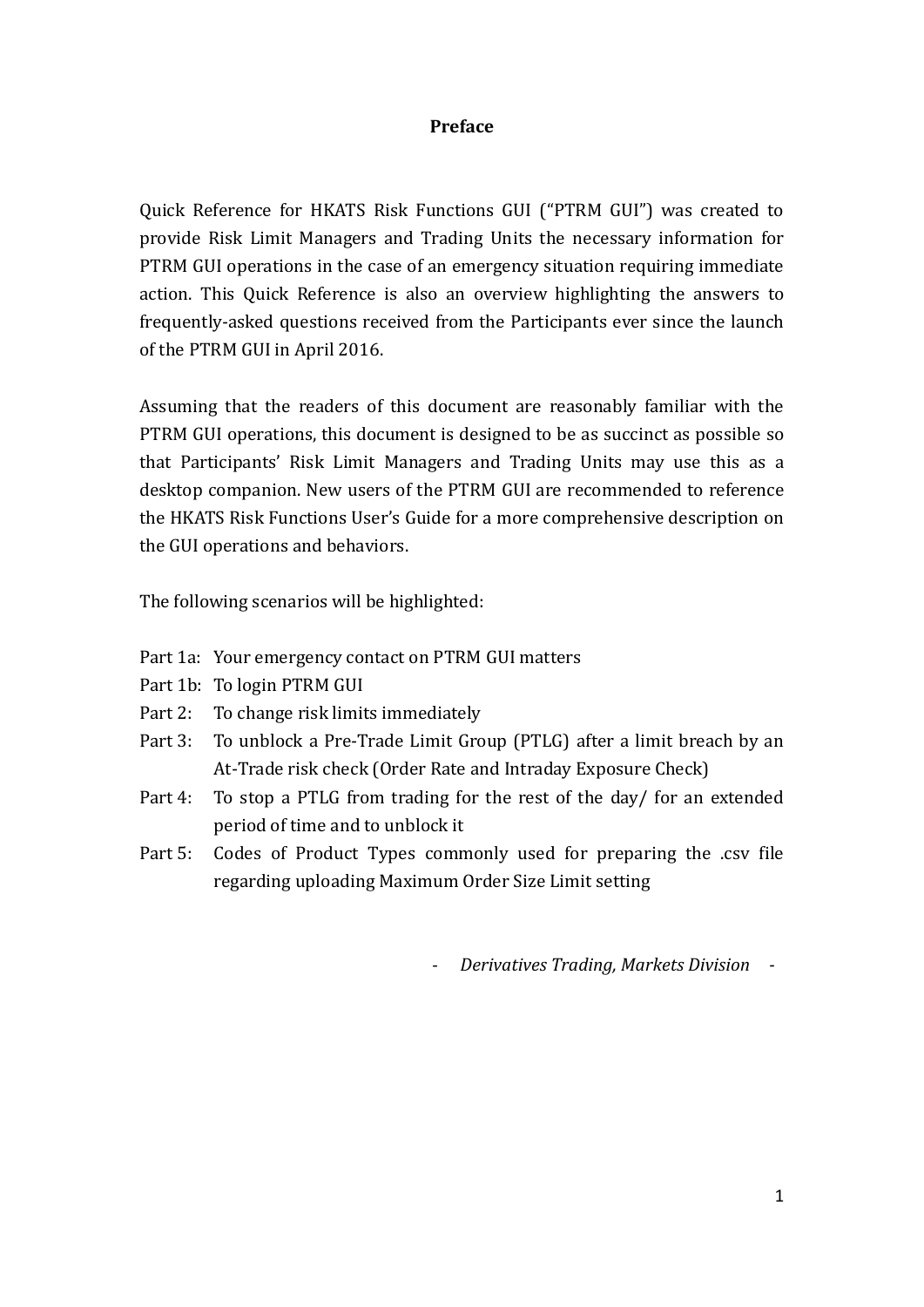## **Part 1a: Your Emergency Contact On PTRM GUI Matters**

For all PTRM GUI related matters, please contact HKATS Hotline at (852) 2211 6360. Users must report to HKATS Hotline after the use of any Emergency Buttons.

### **Part 1b: To Login To The PTRM GUI**

Risk Limit Managers and Trading Units are required to log into the PTRM GUIs through exchange-assigned gateways and ports. Every PTRM GUI login ID will have only one set of gateways and ports assigned. To access the primary PTRM gateway, simply type the URL below into the address bar of Chrome installed in the PTRM GUI-dedicated PC:

https://pgenrgw**XXX**.hkex.com.hk:**YYYY**/grx

Where **XXX** = 001 or 002 **YYYY** = 8090, 8091, 8092 or 8093

Please remember the gateway number (**XXX**) and port number (**YYYY**) assigned to your PTRM GUI login ID and login only with the prescribed gateway and port.

| Highlights of useful references in HKATS Risk Functions User's Guide related to Part 1a and Part |                             |  |
|--------------------------------------------------------------------------------------------------|-----------------------------|--|
| $\vert$ 1b                                                                                       |                             |  |
| Page No.                                                                                         | <b>Description</b>          |  |
| $P.9 - P.13$                                                                                     | Login Procedures            |  |
| $P.88 - P.89$                                                                                    | Section 5: Best Practice    |  |
| $P.90 - P.92$                                                                                    | <b>Contingency Measures</b> |  |

Remarks: Reference made to the page numbers above could change due to periodical updates by the Exchange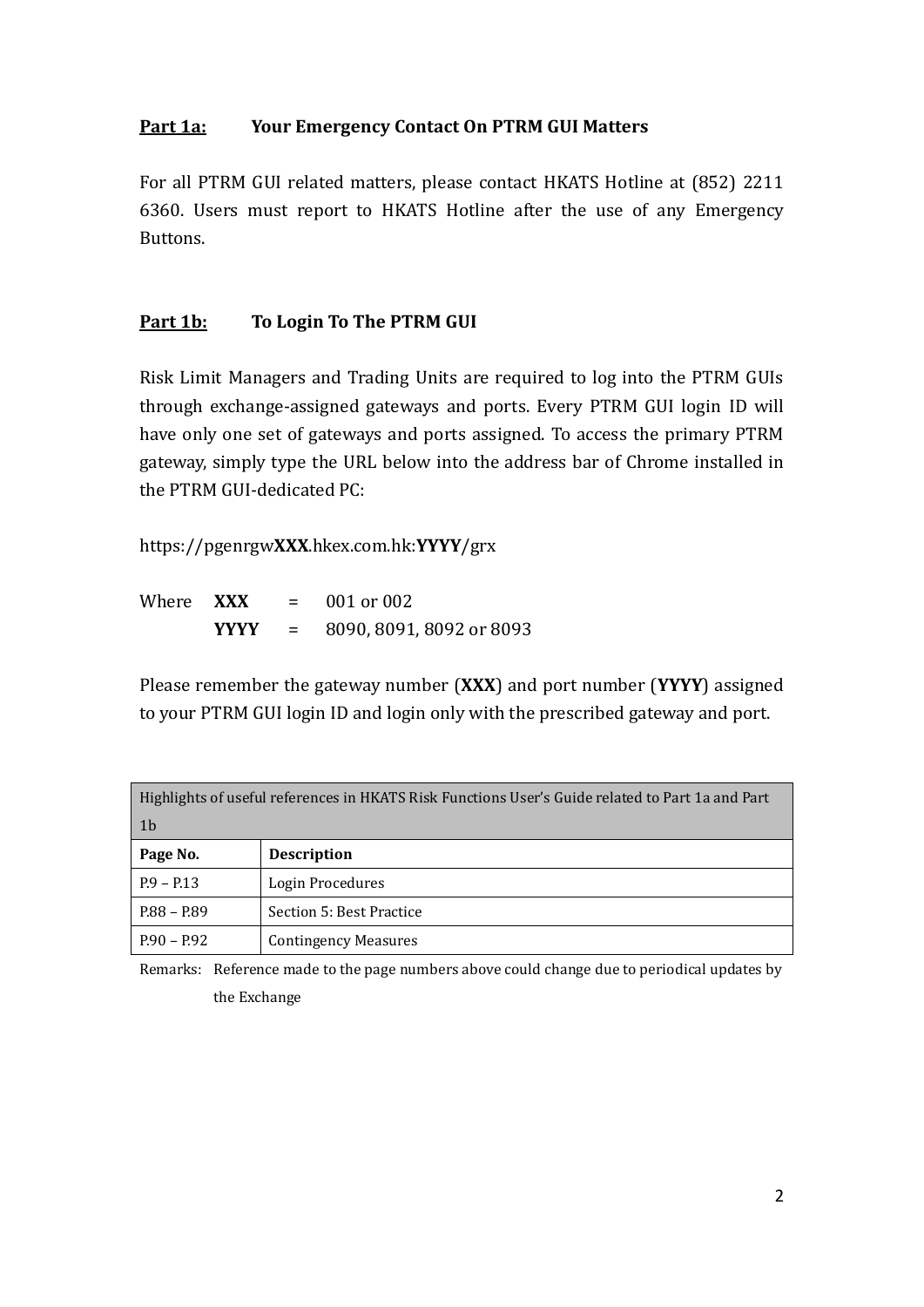## **Part 2: To Change Risk Limits Immediately**

You may be required to make changes on risk limits for a PTLG despite already having set the limits due to changes in your risk policies. All changes to existing risk limits are designed to be effective immediately. It is important for users to save the changes for their new risk limits after any manual modifications with the use of the save button  $\blacksquare$  (located on the top right hand corner of the PTRM GUI).

Users are reminded to observe the following steps when modifying an existing risk limit:

- 1. Highlight the correct PTLG
- 2. Go to the correct risk limit field
- 3. Type your new risk limit into the risk limit field
- 4. Save any change(s) by clicking the Save Button and confirm your change(s)

| Example - To change the Gross Futures Limit of the PTLG, HKCZZA_HKZZA_BASE,     |                                                                                          |                                                                                                                                                         |  |  |  |
|---------------------------------------------------------------------------------|------------------------------------------------------------------------------------------|---------------------------------------------------------------------------------------------------------------------------------------------------------|--|--|--|
|                                                                                 | from 120,000,000 HKD into 200,000,000 HKD                                                |                                                                                                                                                         |  |  |  |
| Step 1                                                                          | Highlight "HKCZZA_HKZZA_BASE"                                                            | Breaches<br>Participants Pre Trade Limits Group<br><b>WE HKZZA</b><br><b>FR HKCZZA HKZZA BASE</b>                                                       |  |  |  |
| Step 2                                                                          | Go to "Gross Futures Limit" under the<br>Intraday Exposure Check Tab                     | <b>Risk Limit (HKD Eqv)</b><br><b>Intraday Exposure</b><br><b>Long Exposure</b><br>200000000<br><b>Gross Futures</b><br>120000000<br><b>Net Futures</b> |  |  |  |
| Step 3                                                                          | Input "200,000,000" to replace the existing                                              | <b>Gross Options</b><br>120000000<br><b>Net Options</b><br>120000000                                                                                    |  |  |  |
|                                                                                 | Gross Futures Limit 120,000,000                                                          |                                                                                                                                                         |  |  |  |
|                                                                                 | Caution: Make sure all the readings of the "Utilization %" counters are under 100% after |                                                                                                                                                         |  |  |  |
|                                                                                 | you input a new limit. Saving changes over 100% will immediately block your PTLG         |                                                                                                                                                         |  |  |  |
| (Similarly, setting the Order Rate Limit at 0 will immediately block your PTLG) |                                                                                          |                                                                                                                                                         |  |  |  |
| Step 4                                                                          | Click the "Save Button" and confirm your                                                 |                                                                                                                                                         |  |  |  |
|                                                                                 | change                                                                                   |                                                                                                                                                         |  |  |  |

| Highlights of useful references in HKATS Risk Functions User's Guide related to Part 2 |                               |  |
|----------------------------------------------------------------------------------------|-------------------------------|--|
| Page No.                                                                               | <b>Description</b>            |  |
| P.46 - P.79                                                                            | Section 3: Risk Limit Setting |  |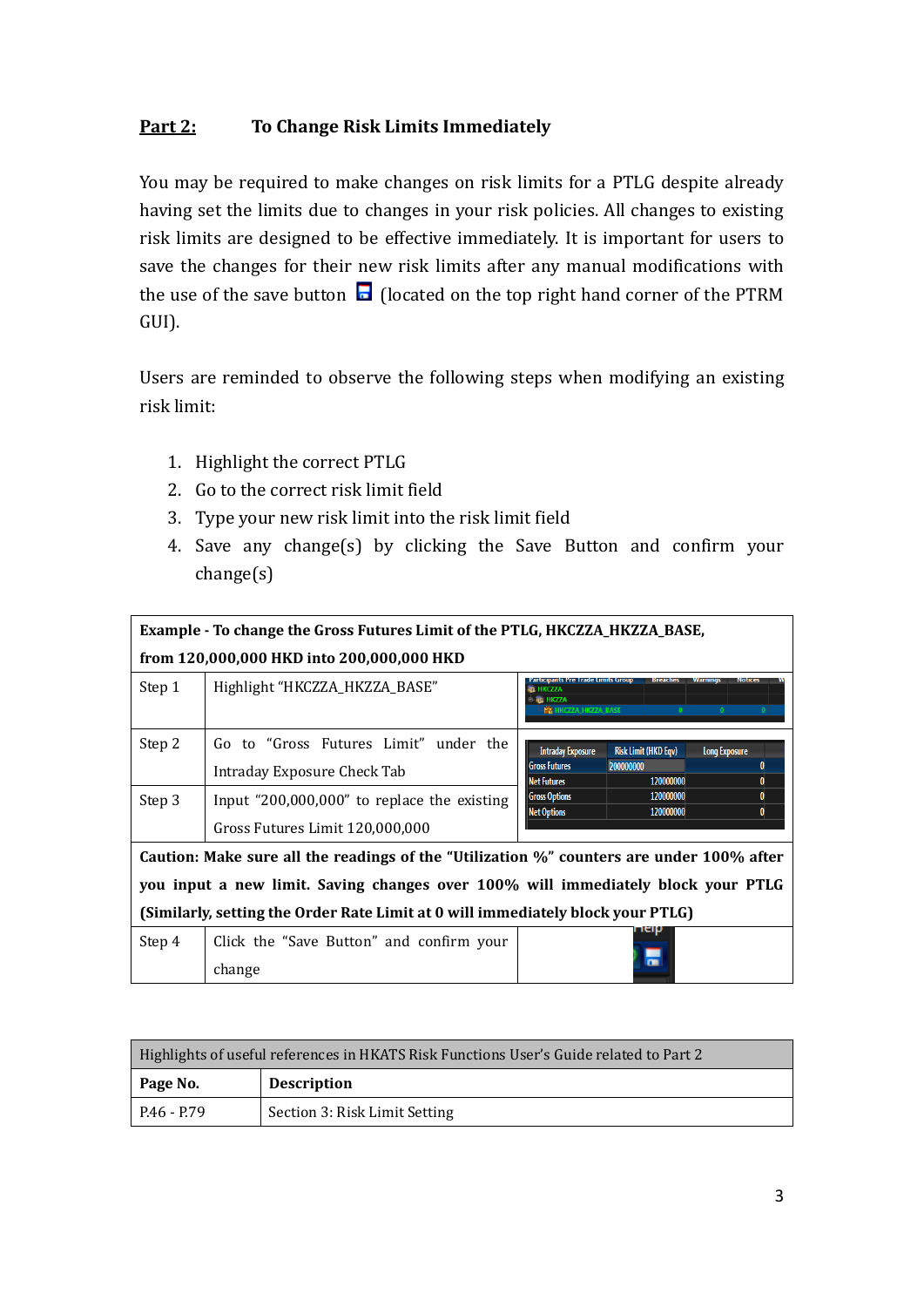# **Part 3: To Unblock A Pre-Trade Limit Group (PTLG) After A Limit Breach By An At-Trade Risk Check**

To unblock a PTLG that has been blocked by either one of the At-Trade risk checks:

- Maximum Order Rate Check
- Maximum Intraday Exposure Check

For the purpose of resuming order inputs, users are reminded to observe the risk consumption reading of the respective risk counter (at the moment of unblock) is smaller than the corresponding risk limit breached.

General steps to unblock a PTLG after a breach on the limit of an At-Trade risk check:

- 1. Open the Emergency Button Menu to unblock by choosing either "Unblock order rate" or "Unblock intraday exposure" if the existing reading for the At-Trade risk counter is smaller than the original At-Trade limit.
- 2. Increase the original At-Trade limit to a level that is greater than the current reading of the At-Trade rate risk counter (Please refer to Part 1 on how to change risk limits immediately). Afterwards, right click the blocked PTLG and open the emergency Button Menu to unblock by choosing either "Unblock order rate" or "Unblock intraday exposure" if the existing reading for the At-Trade risk counter is greater than the original At-Trade risk limit.

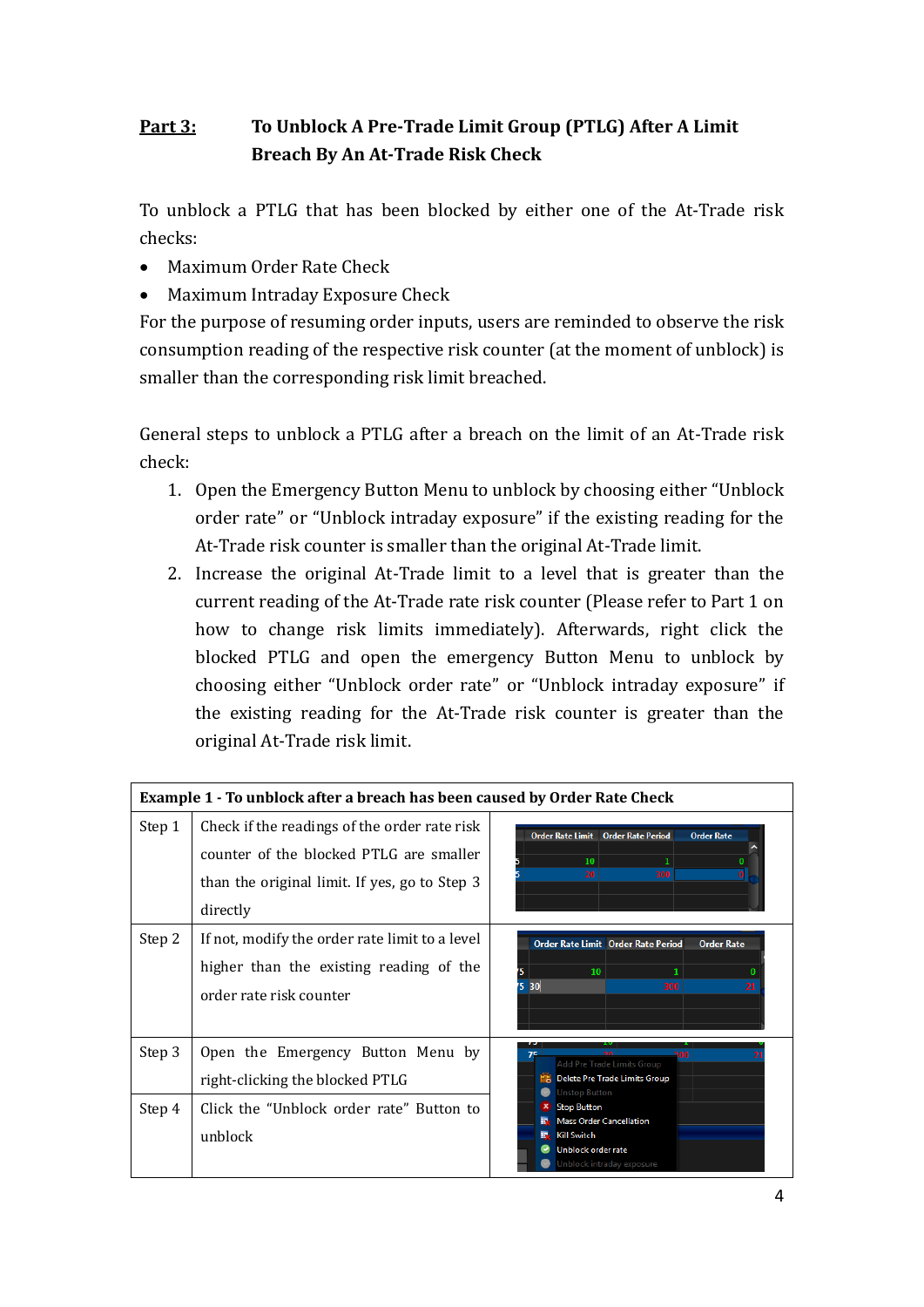|        | Example 2 - To unblock after a breach has been caused by Intraday Exposure Check                                                                            |                                                                                                                                                                                                                                             |  |  |
|--------|-------------------------------------------------------------------------------------------------------------------------------------------------------------|---------------------------------------------------------------------------------------------------------------------------------------------------------------------------------------------------------------------------------------------|--|--|
| Step 1 | Check if the readings of the Intraday<br>Exposure risk counter of the blocked<br>PTLG are smaller than the original limit. If<br>yes, go to Step 3 directly | <b>Risk Limit (HKD Eqv)</b><br><b>Intraday Exposure</b><br><b>Utilization %</b><br><b>Long Exposure</b><br>1000000                                                                                                                          |  |  |
| Step 2 | If not, modify the intraday exposure limit<br>to a level higher than the current reading<br>of the order rate risk counter                                  | <b>Futures Order Coefficient (%):</b><br><b>Next Day Futures Order Coefficient (%):</b><br>100<br><b>Risk Limit (HKD Eqv)</b><br><b>Intraday Exposure</b><br><b>Long Exposure</b><br><b>Utilization %</b><br>1000000<br>1002100<br>10000000 |  |  |
| Step 3 | Open the Emergency Button Menu by<br>right-clicking the blocked PTLG                                                                                        | <b>Breaches</b><br><b>Warnings</b><br>$\bullet$<br>$\bf{o}$<br>Add Pre Trade Limits Group                                                                                                                                                   |  |  |
| Step 4 | Click the "Unblock intraday exposure"<br>Button to unblock                                                                                                  | <b>Delete Pre Trade Limits Group</b><br><b>Unstop Button</b><br><b>Stop Button</b><br><b>ure</b><br><b>Mass Order Cancellation</b><br><b>Kill Switch</b><br>Unblock order rate<br>Order<br>Unblock intraday exposure<br>Order<br>zuu        |  |  |

Note:

- 1. The reading of an order rate counter will decrease with time after a PTLG has been blocked and shall be reset to 0 with a modification to the order rate period
- 2. The reading of an intraday exposure risk counter will decrease upon an order cancellation by the respective PTLG depending on the "Order Coefficients" that have been set
- 3. The last reading of an intraday exposure risk counter can be bigger than corresponding intraday exposure risk limits upon a breach depending on the order size of the last order that led to the breach

| Highlights of useful references in HKATS Risk Functions User's Guide related to Part 3 |                                    |  |
|----------------------------------------------------------------------------------------|------------------------------------|--|
| Page No.                                                                               | <b>Description</b>                 |  |
| P.50                                                                                   | 3.1.2 Unblock an Order Rate Breach |  |
| P.59                                                                                   | 3.2.4 Unblock Intraday Exposure    |  |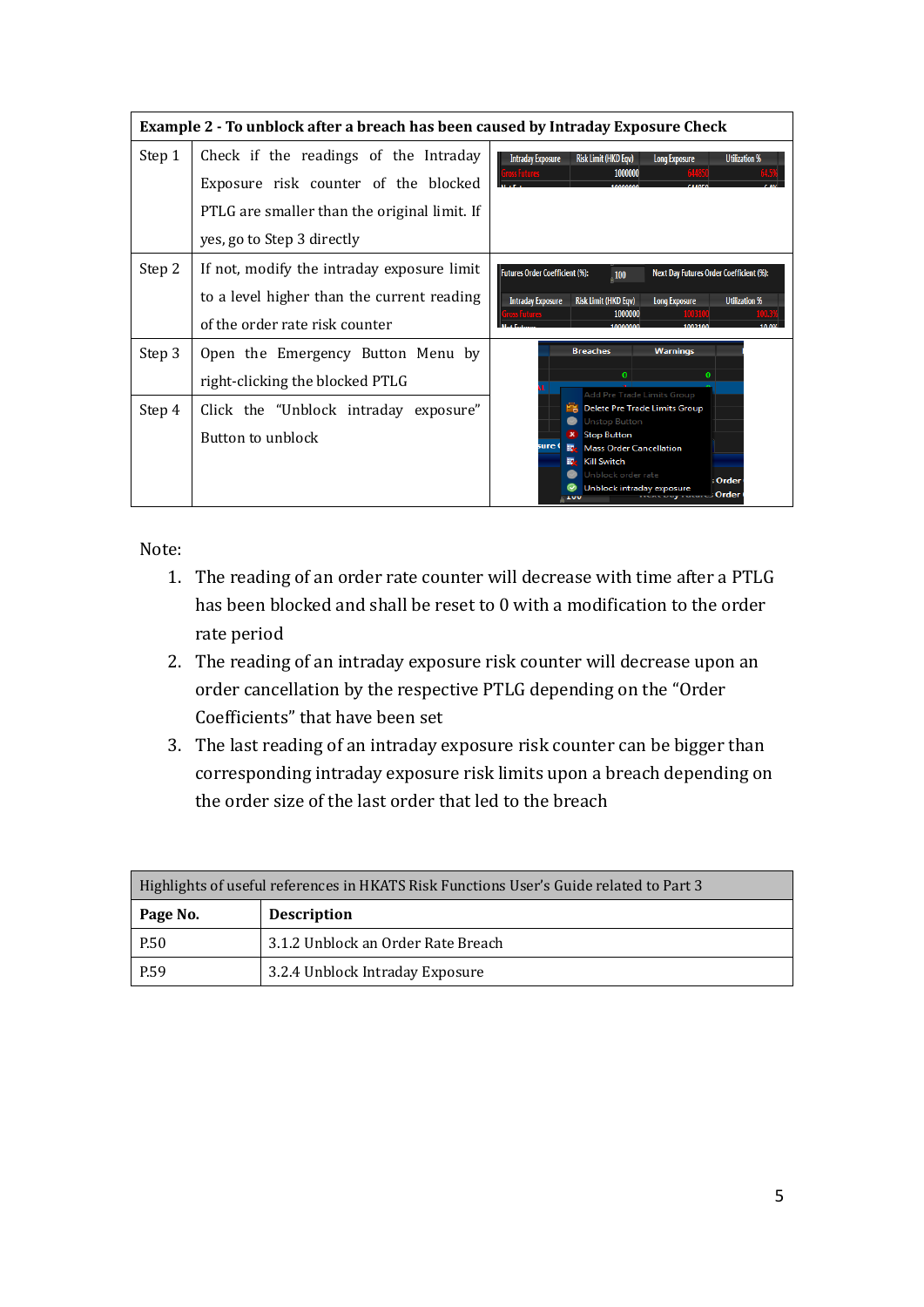## **Part 4: To Stop A PTLG From Trading For The Rest Of The Day/ For An Extended Period Of Time And To Unstop It**

Users can press the Stop Button in the Emergency Button Menu to stop a PTLG from inputting any further orders. The Stop Button and Unstop Buttons can be used to halt and resume intraday trading from the PTLG, respectively.

A stopped PTLG will automatically be unstopped by the system on the next business day. If the user intends to stop a PTLG from trading for an extended period of time, he or she can set any one of the aforementioned AT-Trade risk limits at 0. This will block the respective PTLG immediately and will continue to do so at the start of every business day until user resumption.

|        | Example: To stop a PTLG from trading for an extended period of time |                                                                                                       |  |
|--------|---------------------------------------------------------------------|-------------------------------------------------------------------------------------------------------|--|
| Step 1 | Highlight the PTLG you want to stop from                            | Warnings<br><b>Notices</b><br><b>Participants Pre Trade Limits Group</b><br><b>Breaches</b><br>Warn % |  |
|        | trading for an extended period                                      | <b>THICZZA HKZZA BASE</b>                                                                             |  |
| Step 2 | Set one of the following At-Trade risk                              | Order Rate Limit  Order Rate Period<br><b>Order Rate</b>                                              |  |
|        | limits to 0 and save the change to block                            | 50 O<br>50                                                                                            |  |
|        | the PTLG immediately:                                               |                                                                                                       |  |
|        | Order Rate Limit                                                    |                                                                                                       |  |
|        | <b>Gross Futures Limit</b>                                          |                                                                                                       |  |
|        | Gross Options Limit                                                 |                                                                                                       |  |
|        | Net Futures Limit                                                   |                                                                                                       |  |
|        | Net Options Limit                                                   |                                                                                                       |  |
|        | We use Order Rate Limit as an example                               |                                                                                                       |  |
| Step 3 | To unblock the PTLG, change the limit back to                       | <b>Notice %</b><br><b>Order Rate Limit</b><br><b>Order Rate Period</b><br><b>Order F</b>              |  |
|        | a reasonable figure then unblock by selecting                       | 50<br>100                                                                                             |  |
|        | either "Unblock Order Rate" or "Unblock                             | Add Pre Trade Limits Group<br>Delete Pre Trade Limits Group                                           |  |
|        | Intraday Exposure" (depending on which limit                        | <b>Unstop Button</b><br><b>Stop Button</b>                                                            |  |
|        | was set at 0 before)                                                | <b>Mass Order Cancellation</b><br><b>Kill Switch</b>                                                  |  |
| Step 4 | Click the "Unblock order rate" Button to                            | Unblock order rate                                                                                    |  |
|        | unblock                                                             |                                                                                                       |  |

| Highlights of useful references in HKATS Risk Functions User's Guide related to Part 4 |                                                                 |  |
|----------------------------------------------------------------------------------------|-----------------------------------------------------------------|--|
| Page No.                                                                               | <b>Description</b>                                              |  |
| P.79                                                                                   | 3.6 OAPI Return Codes for HKATS Risk Functions Order Rejections |  |
| P.80 – P.87                                                                            | Section 4: Emergency Buttons                                    |  |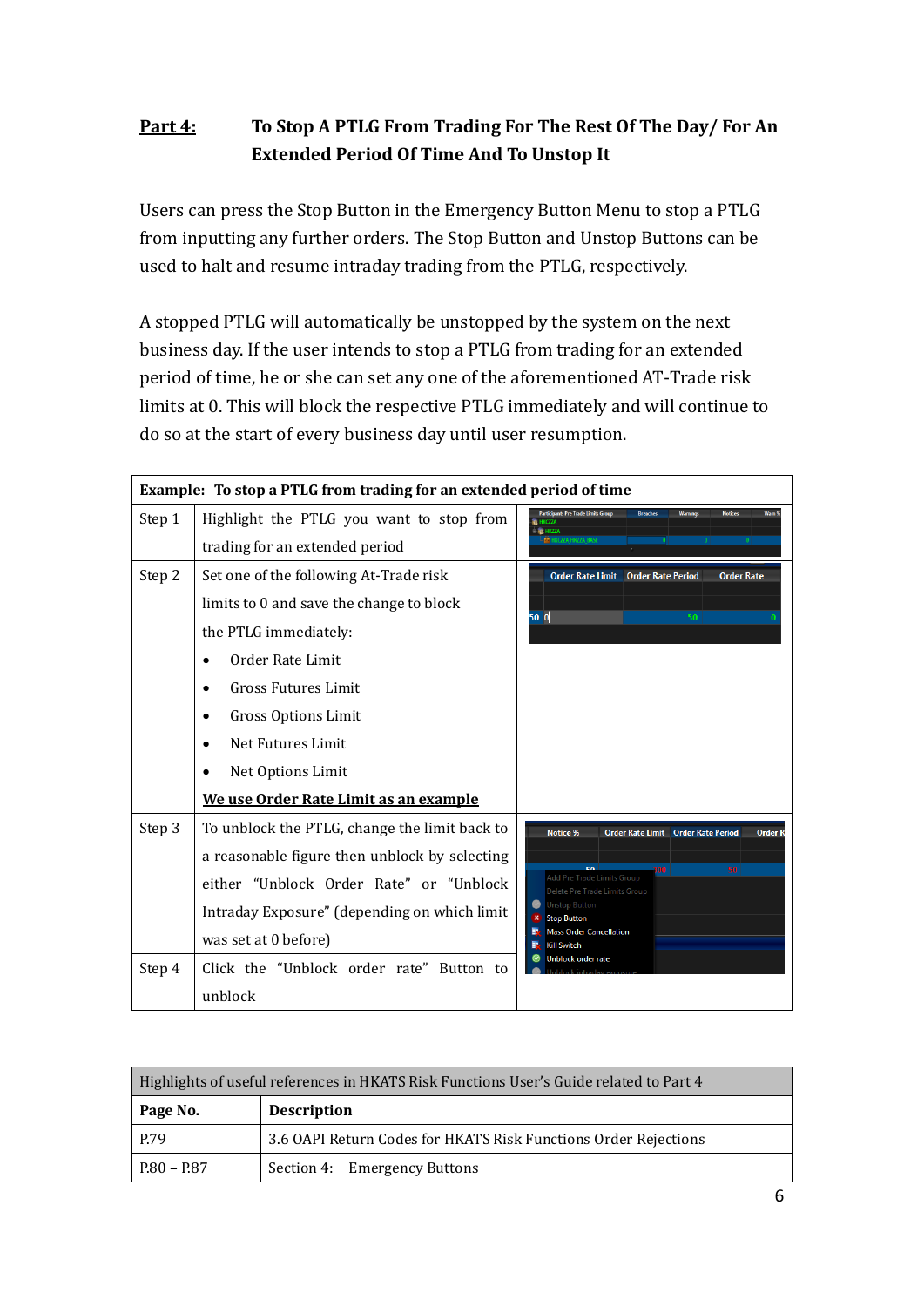# **Part 5: Codes Of Product Types For Preparing The .csv File Regarding Maximum Order Size Limit Setting By File Upload**

|                         | Item Product Type Name (Description if needed) | <b>Product Type (Code Product Class</b> |                |
|-------------------------|------------------------------------------------|-----------------------------------------|----------------|
|                         |                                                | for file upload)                        | (Code for file |
|                         |                                                |                                         | upload)        |
| $\mathbf{1}$            | SI1 FUTURES (Brazil Index Futures)             | SI1F                                    | <b>BOVFUT</b>  |
| $\overline{c}$          | SI3 FUTURES (South Africa Index Futures)       | SI3F                                    | <b>SAFFUT</b>  |
| 3                       | SI4 FUTURES (Russia Index Futures)             | SI4F                                    | <b>MCXFUT</b>  |
| $\overline{\mathbf{4}}$ | RCI FUTURES (CES 120 Index Futures)            | <b>RCIF</b>                             | <b>CHHFUT</b>  |
| 5                       | DJI FUTURES (Dividend Futures)                 | <b>DJIF</b>                             | <b>DHHFUT</b>  |
|                         |                                                |                                         | <b>DHSFUT</b>  |
| 6                       | HSI PUT OPTION (Hang Seng Index Options)       | <b>HSIP</b>                             | <b>HSIPUT</b>  |
| $\overline{7}$          | HSI CALL OPTION (Hang Seng Index Options)      | <b>HSIC</b>                             | <b>HSICALL</b> |
| 8                       | HSI FUTURES (Hang Seng Index Futures)          | <b>HSIF</b>                             | <b>HSIFUT</b>  |
| 9                       | HHI PUT OPTIONS (H-Shares Index Options)       | <b>HHIP</b>                             | <b>HHIPUT</b>  |
|                         |                                                |                                         | <b>MCHPUT</b>  |
| 10                      | HHI CALL OPTIONS (H-Shares Index Options)      | <b>HHIC</b>                             | <b>HHICALL</b> |
|                         |                                                |                                         | <b>MCHCALL</b> |
| 11                      | HHI FUTURES (H-Shares Index Futures)           | <b>HHIF</b>                             | <b>HHIFUT</b>  |
|                         |                                                |                                         | <b>MCHFUT</b>  |
| 12                      | HIBOR FUTURES (Hibor Futures)                  | <b>HIBF</b>                             | HB1FUT         |
|                         |                                                |                                         | HB3FUT         |
|                         |                                                |                                         | H1SFUT         |
|                         |                                                |                                         | H3SFUT         |
| 13                      | MHI PUT OPTIONS (Mini-Hang Seng Index          | <b>MHIP</b>                             | MHIPUT         |
|                         | Options)                                       |                                         |                |
| 14                      | MHI CALL OPTIONS (Mini-Hang Seng Index         | MHIC                                    | MHICALL        |
|                         | Options)                                       |                                         |                |
| 15                      | MHI FUTURES (Mini-Hang Seng Index Futures)     | <b>MHIF</b>                             | MHIFUT         |
| 16                      | PDT4 FUTURES (CNH - London Metal Mini          | PT4F                                    | <b>LRAFUT</b>  |
|                         | Futures)                                       |                                         | LRCFUT         |
|                         |                                                |                                         | <b>LRNFUT</b>  |
|                         |                                                |                                         | <b>LRPFUT</b>  |
|                         |                                                |                                         | LRSFUT         |
|                         |                                                |                                         | LRZFUT         |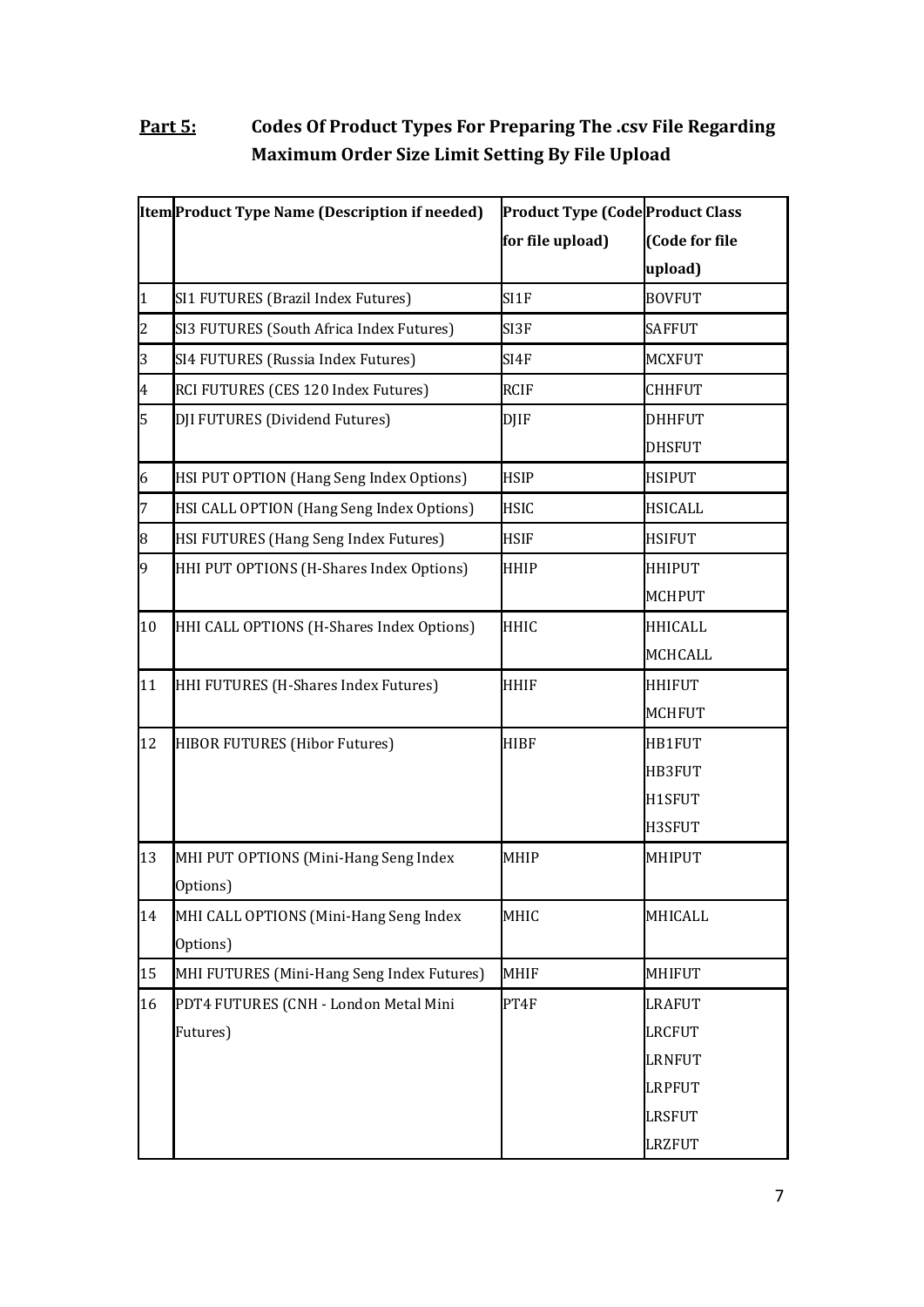| 17 | PT8F FUTURES (USD-London Metal Mini        | PT8F             | <b>LUAFUT</b>            |
|----|--------------------------------------------|------------------|--------------------------|
|    | Futures)                                   |                  | <b>LUCFUT</b>            |
|    |                                            |                  | <b>LUNFUT</b>            |
|    |                                            |                  | <b>LUPFUT</b>            |
|    |                                            |                  | <b>LUSFUT</b>            |
|    |                                            |                  | LUZFUT                   |
| 18 | CNY FUTURES (USD/CNH Futures)              | <b>CNYF</b>      | CUSFUT                   |
| 19 | FI02 FUTURES (EUR, JPY, AUD / CNH Futures, | FI2F             | <b>CEUFUT</b>            |
|    | INR/CNH Futures, Mini USD/CNH Futures)     |                  | <b>CJPFUT</b>            |
|    |                                            |                  | <b>CAUFUT</b>            |
|    |                                            |                  | <b>CINFUT</b>            |
|    |                                            |                  | <b>MCSFUT</b>            |
| 20 | FI05 FUTURES (CNH/USD Futures, INR/USD     | FI5F             | <b>UCNFUT</b>            |
|    | Futures)                                   |                  | <b>UINFUT</b>            |
| 21 | <b>CNY PUT OPTIONS</b>                     | <b>CNYP</b>      | <b>CUSPUT</b>            |
| 22 | <b>CNY CALL OPTIONS</b>                    | <b>CNYC</b>      | <b>CUSCALL</b>           |
| 23 | FXC FUTURES (Sector Index Futures)         | <b>FXCF</b>      | MOIFUT                   |
|    |                                            |                  | <b>MBIFUT</b>            |
|    |                                            |                  | <b>MPIFUT</b>            |
| 24 | VOL FUTURES (Volatility Index Futures)     | <b>VOLF</b>      | <b>VHSFUT</b>            |
| 25 | STOCK FUTURES, DEC=2                       | SFU <sub>2</sub> | <b>All Stock Futures</b> |
| 26 | <b>STOCK PUT OPTION</b>                    | SOMP             | All Stock Options        |
|    |                                            |                  | Puts                     |
| 27 | STOCK CALL OPTOIN                          | SOMC             | All Stock Options        |
|    |                                            |                  | Calls                    |
| 28 | <b>USD GOLD FUTURES</b>                    | PT10F            | <b>GDUFUT</b>            |
| 29 | <b>CNH GOLD FUTURES</b>                    | PT9F             | <b>GDRFUT</b>            |
| 30 | IRON ORE FUTURES (MONTHLY CONTRACTS)       | PT8F             | <b>FEMFUT</b>            |
| 31 | IRON ORE FUTURES (QUARTERLY CONTRACTS)     | PT8F             | FEQFUT                   |
| 32 | <b>MSCI AxJ FUTURES</b>                    | SI6F             | <b>MXJFUT</b>            |
| 33 | PDTB6F FUTURES (HSI & HSCEI Total Return   | PDTB6F           | <b>HGTFUT</b>            |
|    | Index)                                     |                  | <b>HNTFUT</b>            |
|    |                                            |                  | <b>HHTFUT</b>            |
|    |                                            |                  | <b>HHNFUT</b>            |
| 34 | WK1 CALL OPTIONS (Weekly Hang Seng Index   | WK1C             | <b>HSWCALL</b>           |
|    | Options)                                   |                  |                          |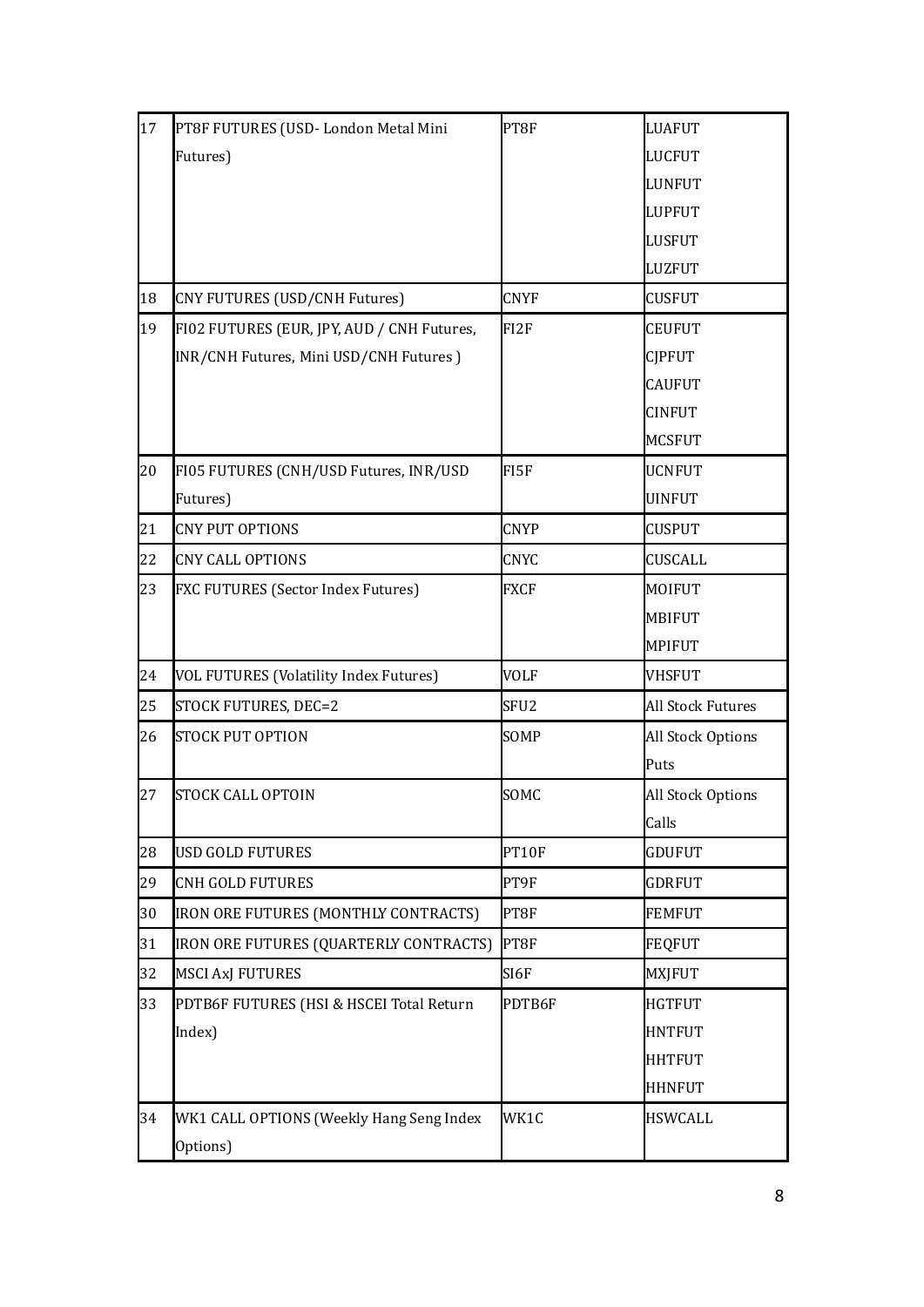| 35 | WK1 PUT OPTIONS (Weekly Hang Seng Index           | WK1P   | <b>HSWPUT</b>  |
|----|---------------------------------------------------|--------|----------------|
|    | Options)                                          |        |                |
| 36 | PDTB7 CALL OPTIONS (Weekly Hang Seng China PDTB7C |        | <b>HHWCALL</b> |
|    | Enterprises Index Options)                        |        |                |
| 37 | PDTB7 PUT OPTIONS (Weekly Hang Seng China         | PDTB7P | <b>HHWPUT</b>  |
|    | <b>Enterprises Index Options)</b>                 |        |                |
| 38 | PDT1 FUTURES (USD Silver Futures)                 | PT1F   | <b>SIUFUT</b>  |
| 39 | PDT5 FUTURES (CNH Silver Futures)                 | PT5F   | <b>SIRFUT</b>  |
|    | MNOP2 FUTURES (MSCI Taiwan (USD) Index            |        |                |
| 40 | Futures)                                          | MNOP2F | <b>MTWFUT</b>  |
|    | MNOP1 FUTURES (MSCI Taiwan Net Total Return       |        |                |
| 41 | (USD) Index Futures)                              | MNOP1F | <b>MWNFUT</b>  |
|    | MNOP1 FUTURES (MSCI Japan Net Total Return        |        |                |
| 42 | (USD) Index Futures)                              | MNOP1F | MJUFUT         |
|    | MNOP1 FUTURES (MSCI India Net Total Return        |        |                |
| 43 | (USD) Index Futures)                              | MNOP1F | <b>MINFUT</b>  |
| 44 | MNOP1 FUTURES (MSCI China Free Net Total          | MNOP1F | <b>MCNFUT</b>  |
|    | Return (USD) Index Futures)                       |        |                |
| 45 | MNOP1 FUTURES (MSCI Indonesia Net Total           | MNOP1F | <b>MDNFUT</b>  |
|    | Return (USD) Index Futures)                       |        |                |
| 46 | MNOP1 FUTURES (MSCI Australia Net Total           | MNOP1F | <b>MANFUT</b>  |
|    | Return (USD) Index Futures)                       |        |                |
| 47 | MNOP1 FUTURES (MSCI Thailand Net Total            | MNOP1F | <b>MTNFUT</b>  |
|    | Return (USD) Index Futures)                       |        |                |
| 48 | MNOP1 FUTURES (MSCI Malaysia Net Total            | MNOP1F | <b>MMNFUT</b>  |
|    | Return (USD) Index Futures)                       |        |                |
| 49 | MNOP1 FUTURES (MSCI EM Asia Net Total             | MNOP1F | <b>EANFUT</b>  |
|    | Return (USD) Index Futures)                       |        |                |
| 50 | MNOP1 FUTURES (MSCI Singapore Net Total           | MNOP1F | <b>MSNFUT</b>  |
|    | Return (USD) Index Futures)                       |        |                |
| 51 | MNOP1 FUTURES (MSCI Vietnam Net Total             | MNOP1F | <b>MVNFUT</b>  |
|    | Return (USD) Index Futures)                       |        |                |
| 52 | MNOP1 FUTURES (MSCI Hong Kong Net Total           | MNOP1F | MHKFUT         |
|    | Return (USD) Index Futures)                       |        |                |
| 53 | MNOP1 FUTURES (MSCI Philippines Net Total         | MNOP1F | <b>MPNFUT</b>  |
|    | Return (USD) Index Futures)                       |        |                |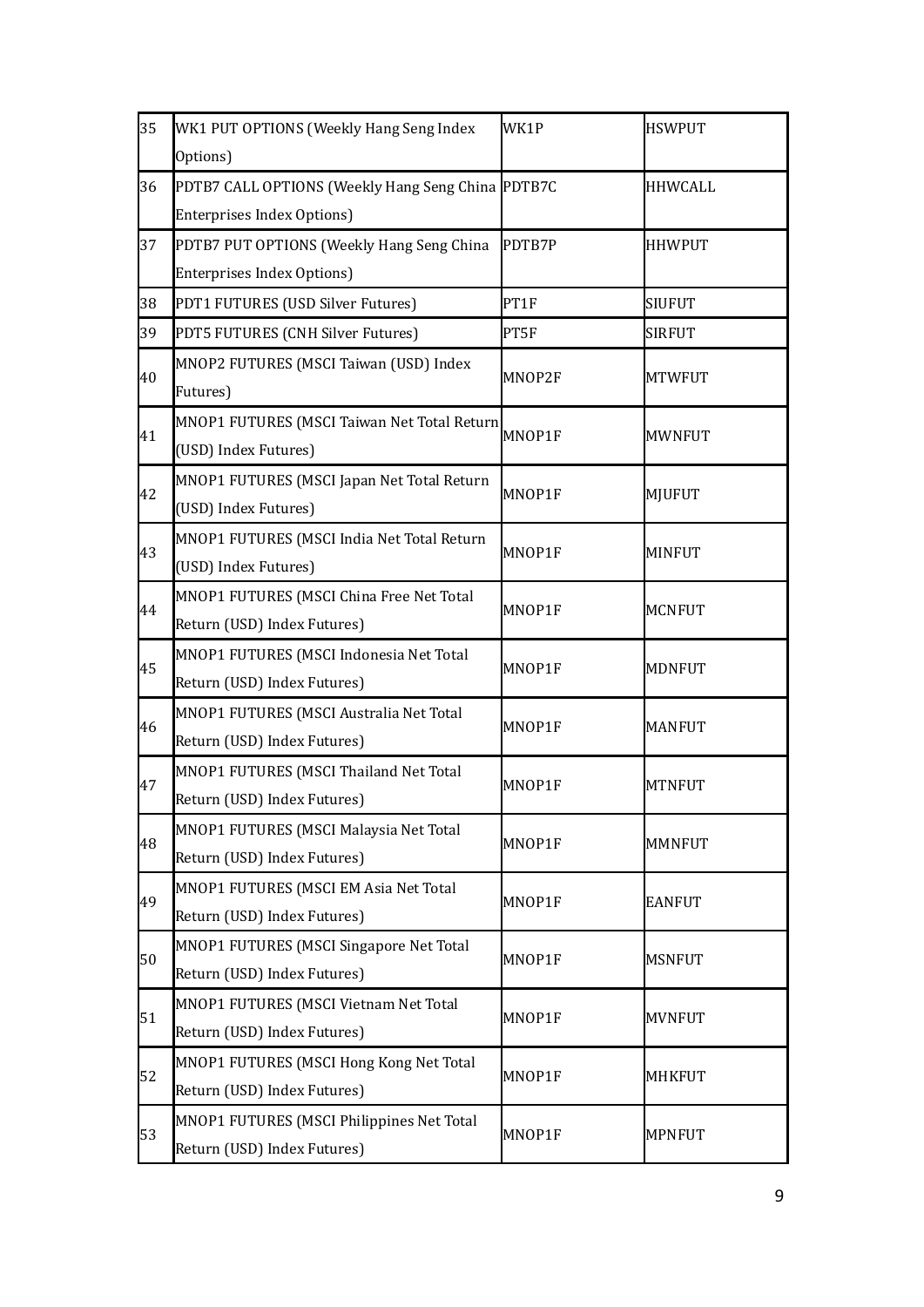| 54 | MNOP9 FUTURES (MSCI Indonesia Index (USD)<br>Futures)                         | MNOP9F | MIAFUT        |
|----|-------------------------------------------------------------------------------|--------|---------------|
| 55 | MNOP1 FUTURES (MSCI Emerging Markets Net<br>Total Return (USD) Index Futures) | MNOP1F | <b>EMNFUT</b> |
| 56 | MNOP5 FUTURES (MSCI Emerging Markets<br>(USD) Index Futures)                  | MNOP5F | <b>MEIFUT</b> |
| 57 | MNOP5 FUTURES (MSCI India (USD) Index<br>Futures)                             | MNOP5F | MDIFUT        |
| 58 | MNOP6 FUTURES (MSCI China Free (USD) Index<br>Futures)                        | MNOP6F | MCFFUT        |
| 59 | MNOP5 FUTURES (MSCI Thailand (USD) Index<br>Futures)                          | MNOP5F | <b>MTDFUT</b> |
| 60 | MNOP9 FUTURES (MSCI Malaysia (USD) Index<br>Futures)                          | MNOP9F | <b>MMAFUT</b> |
| 61 | MNOP6 FUTURES (MSCI Philippines (USD) Index<br>Futures)                       | MNOP6F | MPSFUT        |
| 62 | MNOP6 FUTURES (MSCI Vietnam (USD) Index<br>Futures)                           | MNOP6F | <b>MVIFUT</b> |
| 63 | MNOP1 FUTURES (MSCI Singapore Free Net<br>Total Return (USD) Index Futures)   | MNOP1F | MGNFUT        |
| 64 | MNOP1 FUTURES (MSCI New Zealand Net Total<br>Return (USD) Index Futures)      | MNOP1F | <b>MNZFUT</b> |
| 65 | MNOP1 FUTURES (MSCI EM ex China Net Total<br>Return (USD) Index Futures)      | MNOP1F | MXCFUT        |
| 66 | MNOP1 FUTURES (MSCI EM ex Korea Net Total<br>Return (USD) Index Futures)      | MNOP1F | MXKFUT        |
| 67 | MNOP1 FUTURES (MSCI EM Asia ex China Net<br>Total Return (USD) Index Futures) | MNOP1F | MACFUT        |
| 68 | MNOP1 FUTURES (MSCI EM Asia ex Korea Net<br>Total Return (USD) Index Futures) | MNOP1F | <b>MAKFUT</b> |
| 69 | MNOP1 FUTURES (MSCI EM EMEA Net Total<br>Return (USD) Index Futures)          | MNOP1F | MEEFUT        |
| 70 | MNOP1 FUTURES (MSCI EM LatAm Net Total<br>Return (USD) Index Futures)         | MNOP1F | <b>MELFUT</b> |
| 71 | MNOP1 FUTURES (MSCI Pacific Net Total Return<br>(USD) Index Futures)          | MNOP1F | <b>MPCFUT</b> |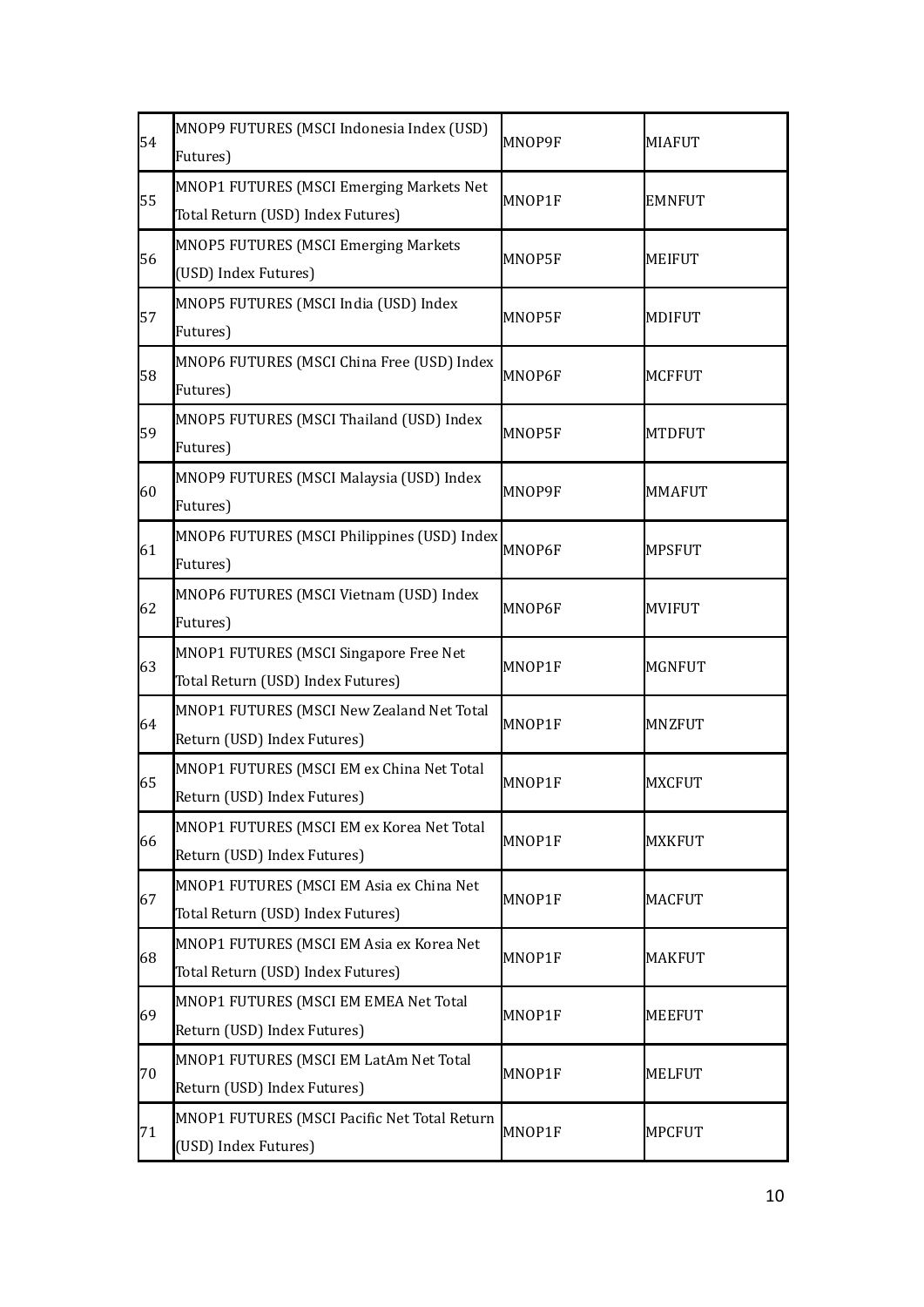|    | MNOP1 FUTURES (MSCI Pacific ex Japan Net          |                   |                |
|----|---------------------------------------------------|-------------------|----------------|
| 72 | Total Return (USD) Index Futures)                 | MNOP1F            | MPJFUT         |
| 73 | MNOP1 FUTURES (MSCI Taiwan 25/50 Net Total MNOP1F |                   | TWNFUT         |
|    | Return (USD) Index Futures)                       |                   |                |
| 74 | MNOP2 FUTURES (MSCI Taiwan 25/50 (USD)            | MNOP2F            | TWPFUT         |
|    | Index Futures)                                    |                   |                |
| 75 | MNOP4 FUTURES (MSCI Singapore Free (SGD)          | MNOP4F            | MSGFUT         |
|    | Index Futures)                                    |                   |                |
| 76 | MNOP3 FUTURES (MSCI Japan (JPY) Index             | MNOP3F            | <b>MJPFUT</b>  |
|    | Futures)                                          |                   |                |
| 77 | MNOP3 FUTURES (MSCI Japan Net Total Return        | MNOP3F            | MJJFUT         |
|    | (JPY) Index Futures)                              |                   |                |
| 78 | PDTB6F FUTURES (Hang Seng TECH Index              | PDTB6F            | <b>HTIFUT</b>  |
|    | Futures)                                          |                   |                |
| 79 | PDTB6F CALL OPTIONS (Hang Seng TECH Index PDTB6C  |                   | <b>HTICALL</b> |
|    | Options)                                          |                   |                |
|    | PDTB6F PUT OPTIONS (Hang Seng TECH Index          | PDTB6P            | <b>HTIPUT</b>  |
| 80 | Options)                                          |                   |                |
| 81 | MNOP2 CALL OPTIONS (MSCI Taiwan (USD)             | MNOP2C            | MTWCALL        |
|    | Index Options)                                    |                   |                |
| 82 | MNOP2 PUT OPTIONS (MSCI Taiwan (USD)              | MNOP2P            | <b>MTWPUT</b>  |
|    | Index Options)                                    |                   |                |
| 83 | MNOP6F CALL OPTIONS (MSCI China Free (USD) MNOP6C |                   | <b>MCFCALL</b> |
|    | Index Options)                                    |                   |                |
| 84 | MNOP6F PUT OPTIONS (MSCI China Free (USD)         | MNOP6P            | <b>MCFPUT</b>  |
|    | Index Options)                                    |                   |                |
| 85 | PSE1 CALL OPTIONS (Hang Seng Index Futures        | PSE1C             | PHSCALL        |
|    | Options)                                          |                   |                |
| 86 | PSE1 PUT OPTIONS (Hang Seng Index Futures         | PSE1P             | <b>PHSPUT</b>  |
|    | Options)                                          |                   |                |
| 87 | PSE2 CALL OPTIONS (HSCEI Futures Options)         | PSE <sub>2C</sub> | <b>PHHCALL</b> |
| 88 | PSE2 PUT OPTIONS (HSCEI Futures Options)          | PSE2P             | <b>PHHPUT</b>  |
|    | PDT53 FUTURES (MSCI China A 50 Connect            | PDT53F            | <b>MCAFUT</b>  |
| 89 | (USD) Index Futures)                              |                   |                |